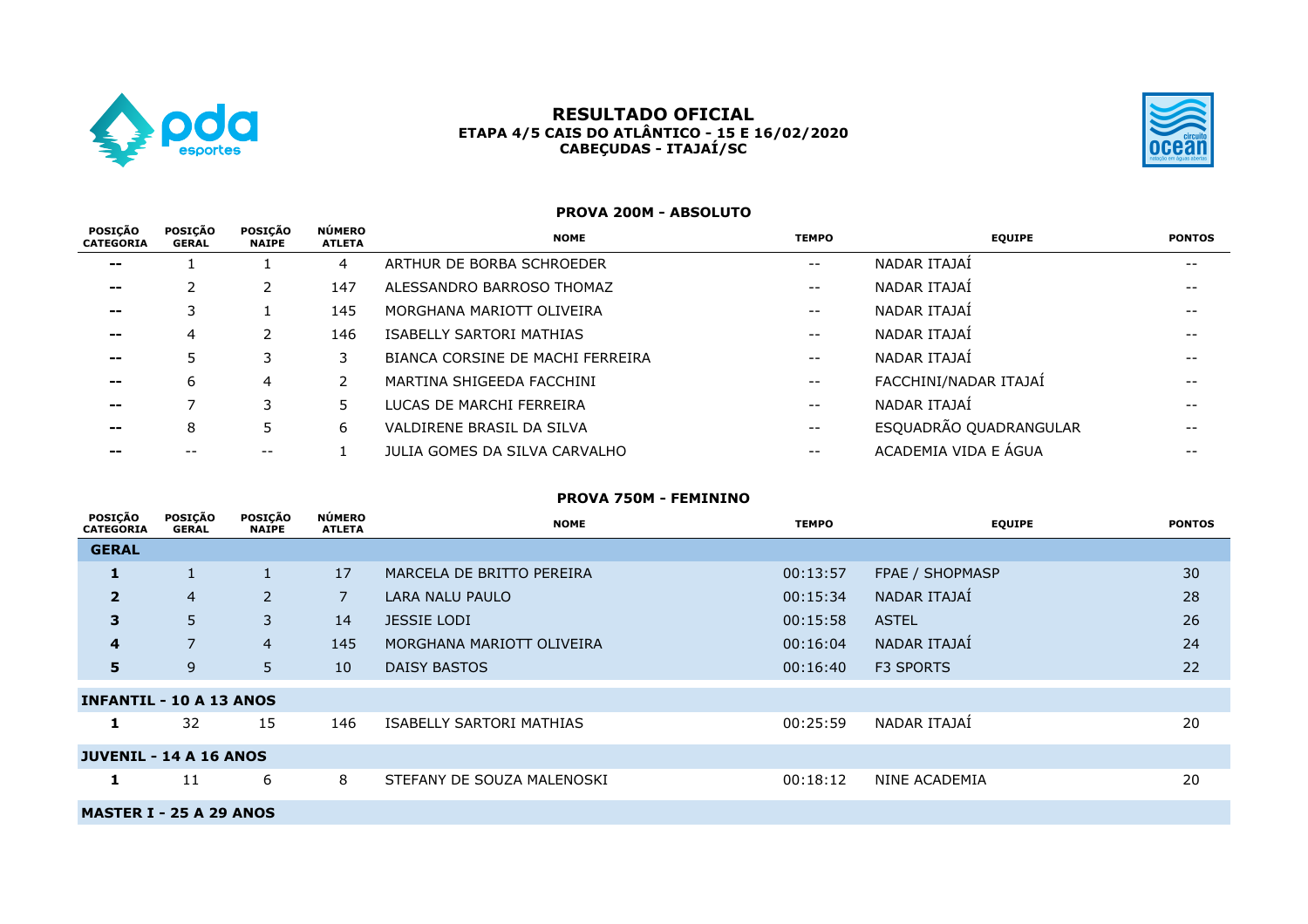| 1              | 21                               | 10                | 9   | DEBORA MARTINS VIDOR                         | 00:21:12  | ACADEMIA VIDA E ÁGUA        | 20    |
|----------------|----------------------------------|-------------------|-----|----------------------------------------------|-----------|-----------------------------|-------|
|                | $-$                              | $\qquad \qquad -$ | 11  | DENISE PEITER TONDOLO                        | <b>NT</b> | F3 SPORTS                   | $- -$ |
|                | <b>MASTER II - 30 A 34 ANOS</b>  |                   |     |                                              |           |                             |       |
| 1              | 24                               | 11                | 13  | ANTONIA EDINETE FARIAS TEIXEIRA              | 00:21:34  | <b>ACADEMIA TRAMPOLIM</b>   | 20    |
| $\overline{2}$ | 31                               | 14                | 148 | <b>LEONICE RODRIGUES</b>                     | 00:25:54  | ESPAÇO AQUÁTICO             | 18    |
| 3              | 33                               | 16                | 12  | LARISSA CADORIN                              | 00:27:55  | NINE ACADEMIA               | 16    |
|                | <b>MASTER III - 35 A 39 ANOS</b> |                   |     |                                              |           |                             |       |
| 1              | 18                               | 8                 | 15  | RENATA GARANI FERNANDES BERTLING             | 00:19:58  | SEM EQUIPE                  | 20    |
|                | <b>MASTER IV - 40 A 44 ANOS</b>  |                   |     |                                              |           |                             |       |
| 1              | 20                               | 9                 | 16  | ALESSANDRA DAVESSAC MACHADO                  | 00:21:01  | <b>ITJ TRAVESSIAS</b>       | 20    |
|                | <b>MASTER V - 45 A 49 ANOS</b>   |                   |     |                                              |           |                             |       |
| 1              | 16                               | $\overline{7}$    | 18  | MARIA CLAUDIA PEIXOTO CENCI                  | 00:19:29  | FABIO PIERRY ASS, ESPORTIVA | 20    |
| $\overline{2}$ | 26                               | 12                | 19  | ELISANDRA FERRARI ALVES                      | 00:21:37  | ACADEMIA VIDA E ÁGUA        | 18    |
|                | <b>MASTER VI - 50 A 54 ANOS</b>  |                   |     |                                              |           |                             |       |
| 1              | 30                               | 13                | 20  | JAQUELINE DE ARAUJO                          | 00:24:39  | F3 SPORTS                   | 20    |
|                | <b>MASTER VII - 55 A 59 ANOS</b> |                   |     |                                              |           |                             |       |
| 1              | 34                               | 17                | 21  | PAULA CHRISTINE ANSCHAU DO AMARAL DOS SANTOS | 00:36:48  | <b>SPORT CENTER</b>         | 20    |

# **PROVA 750M - MASCULINO**

| <b>POSICÃO</b><br><b>CATEGORIA</b> | <b>POSICÃO</b><br><b>GERAL</b> | <b>POSIÇÃO</b><br><b>NAIPE</b> | <b>NÚMERO</b><br><b>ATLETA</b> | <b>NOME</b>                      | <b>TEMPO</b> | <b>EQUIPE</b>            | <b>PONTOS</b> |
|------------------------------------|--------------------------------|--------------------------------|--------------------------------|----------------------------------|--------------|--------------------------|---------------|
| <b>GERAL</b>                       |                                |                                |                                |                                  |              |                          |               |
| 1                                  | $\overline{2}$                 |                                | 24                             | HARIEL RAMADAN MOHAMED           | 00:14:32     | NADAR ITAJAÍ             | 30            |
| $\overline{2}$                     | 3                              | $\overline{2}$                 | 147                            | ALESSANDRO BARROSO THOMAZ        | 00:15:08     | NADAR ITAJAİ             | 28            |
| 3                                  | 6                              | 3                              | 26                             | WESLEY PARE GONÇALVES DOS SANTOS | 00:15:58     | AQUATICOS/R&M ASSESSORIA | 26            |
| $\overline{4}$                     | 8                              | 4                              | 29                             | NEMO DE SOUZA                    | 00:16:28     | <b>F3 SPORTS</b>         | 24            |
| 5                                  | 10                             | 5                              | 23                             | <b>FELIPE ARTHUR GALERA</b>      | 00:17:48     | <b>NINE ACADEMIA</b>     | 22            |
| <b>INFANTIL - 10 A 13 ANOS</b>     |                                |                                |                                |                                  |              |                          |               |
|                                    | 14                             | 8                              | 22                             | GUSTAVO DAVESSAC                 | 00:19:05     | <b>ITJ TRAVESSIAS</b>    | 20            |
| 2                                  | 17                             | 10                             | 25                             | MATHEUS CARVALHO                 | 00:19:35     | ACADEMIA VIDA E ÁGUA     | 18            |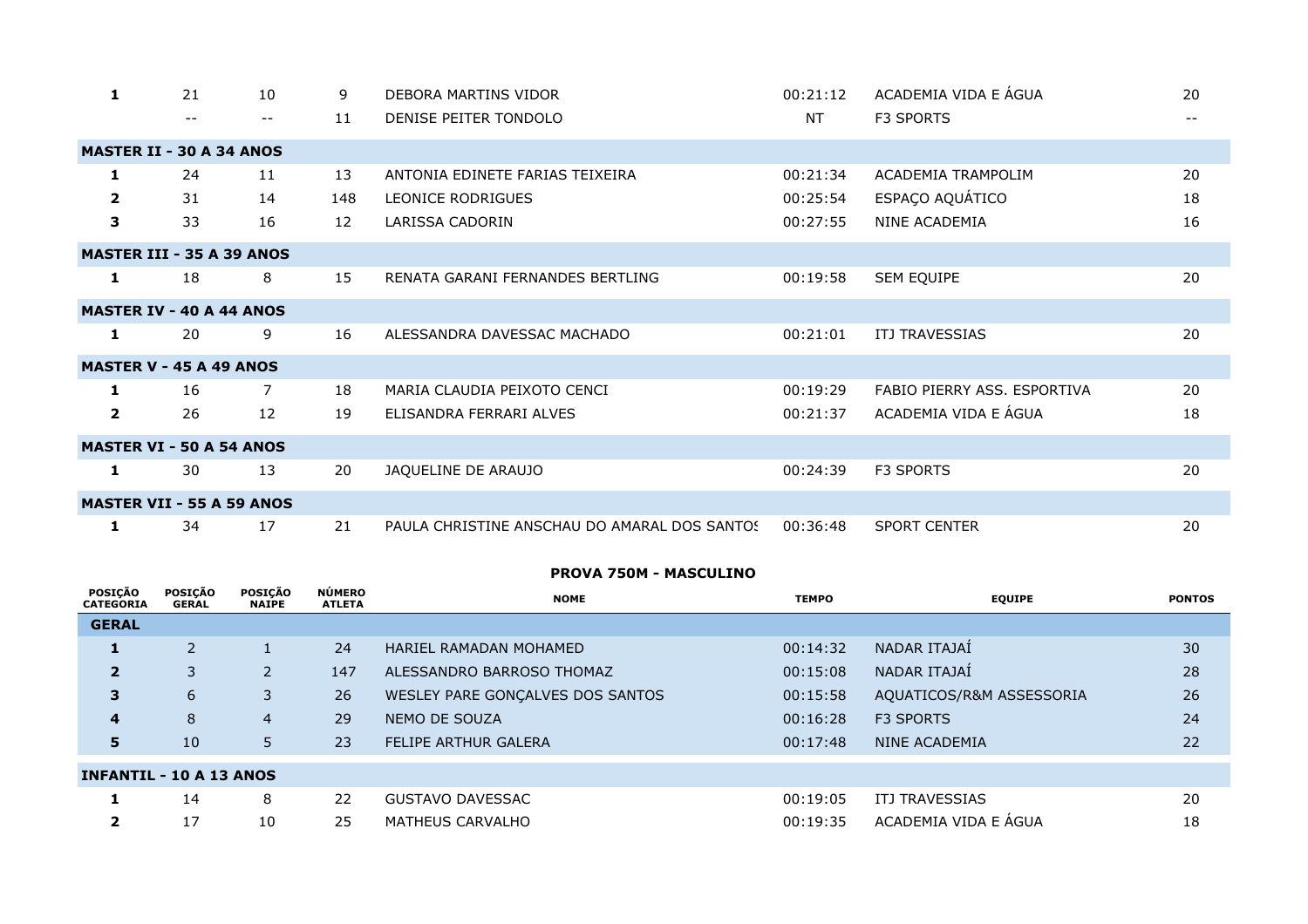| 3                       | 22                               | 12             | 150 | ARTHUR GABRIEL BERNARDO       | 00:21:26 | ACQUA MUNDI ACADEMIA    | 16 |
|-------------------------|----------------------------------|----------------|-----|-------------------------------|----------|-------------------------|----|
|                         | <b>MASTER II - 30 A 34 ANOS</b>  |                |     |                               |          |                         |    |
| 1                       | 15                               | 9              | 28  | THIAGO GILLI TROCCOLI         | 00:19:15 | ACADEMIA LONG LIFE      | 20 |
| $\mathbf{2}$            | 27                               | 15             | 27  | ALEX RENATO ALVES DE OLIVEIRA | 00:21:44 | AK                      | 18 |
|                         | <b>MASTER III - 35 A 39 ANOS</b> |                |     |                               |          |                         |    |
| 1                       | 25                               | 14             | 31  | RODRIGO MARTINS               | 00:21:36 | POWER ASS. ESPORTIVA    | 20 |
| $\overline{\mathbf{2}}$ | 29                               | 17             | 30  | ADRIANO VITOR                 | 00:24:27 | ACADEMIA VIDA E ÁGUA    | 18 |
|                         | <b>MASTER IV - 40 A 44 ANOS</b>  |                |     |                               |          |                         |    |
| 1                       | 13                               | $\overline{7}$ | 149 | ANGELO FABIANO RODRIGUES      | 00:19:01 | FACCHINI NATAÇÃO        | 20 |
| $\overline{2}$          | 19                               | 11             | 34  | ROBSON COELHO DA SILVA        | 00:20:17 | <b>EQUIPE RAIAS ES</b>  | 18 |
| 3                       | 23                               | 13             | 32  | HUMBERTO REITZ ARAKAKI        | 00:21:31 | ANA E HUMBERTO          | 16 |
| 4                       | 28                               | 16             | 33  | NEILTON CARQUEIJA SILVA       | 00:22:19 | SPIDER TEAM PAULA RAMOS | 14 |
|                         | <b>MASTER V - 45 A 49 ANOS</b>   |                |     |                               |          |                         |    |
| 1                       | 12                               | 6              | 35  | LUIS GUSTAVO COSTA            | 00:18:26 | ACADEMIA BONJA          | 20 |

#### **PROVA 1500M - FEMININO**

| <b>POSIÇÃO</b><br><b>CATEGORIA</b> | POSIÇÃO<br><b>GERAL</b> | <b>POSIÇÃO</b><br><b>GÊNERO</b> | <b>NÚMERO</b><br><b>ATLETA</b> | <b>NOME</b>                          | <b>TEMPO</b> | <b>EQUIPE</b>           | <b>PONTOS</b> |
|------------------------------------|-------------------------|---------------------------------|--------------------------------|--------------------------------------|--------------|-------------------------|---------------|
| <b>GERAL</b>                       |                         |                                 |                                |                                      |              |                         |               |
| 1                                  | 10                      | $\mathbf{1}$                    | 40                             | LINDA TORRES BUGMANN                 | 00:23:28     | LIRA TENIS CLUBE        | 30            |
| $\overline{2}$                     | 12                      | $\overline{2}$                  | 45                             | <b>JULIA STUDENROTH</b>              | 00:24:17     | IRONMIND ASS, ESPORTIVA | 28            |
| $\overline{\mathbf{3}}$            | 14                      | $\overline{3}$                  | 55                             | ARIANE APARECIDA SIQUEIRA            | 00:24:31     | FACCHINI/NADAR ITAJAÍ   | 26            |
| 4                                  | 17                      | $\overline{4}$                  | 47                             | <b>BEATRIZ MONICA HASCKEL</b>        | 00:25:29     | LIRA TÊNIS CLUBE        | 24            |
| 5 <sup>1</sup>                     | 19                      | 5                               | 51                             | <b>GERUSA SCHRAMM SCHUTZ MACHADO</b> | 00:26:01     | LIRA TÊNIS CLUBE        | 22            |
| <b>INFANTIL - 10 A 13 ANOS</b>     |                         |                                 |                                |                                      |              |                         |               |
| 1                                  | 39                      | 12                              | 37                             | LAURA TEIXEIRA ROST                  | 00:28:56     | ACAD. PEIXINHO AZUL     | 20            |
| $\overline{2}$                     | 73                      | 20                              | 36                             | LAURA LOMBARDI                       | 00:40:12     | ACM PORTO ALEGRA        | 18            |
|                                    | $\hspace{0.05cm}$       | $\overline{\phantom{m}}$        | 38                             | MARIANA CRUZZOLINI ALVES             | NT           | LIRA TENIS CLUBE        | 16            |
| <b>JUVENIL - 14 A 16 ANOS</b>      |                         |                                 |                                |                                      |              |                         |               |
| 1                                  | 34                      | 9                               | 42                             | <b>INES SOFIA TORPES</b>             | 00:28:15     | MARISTA CRICIUMA        | 20            |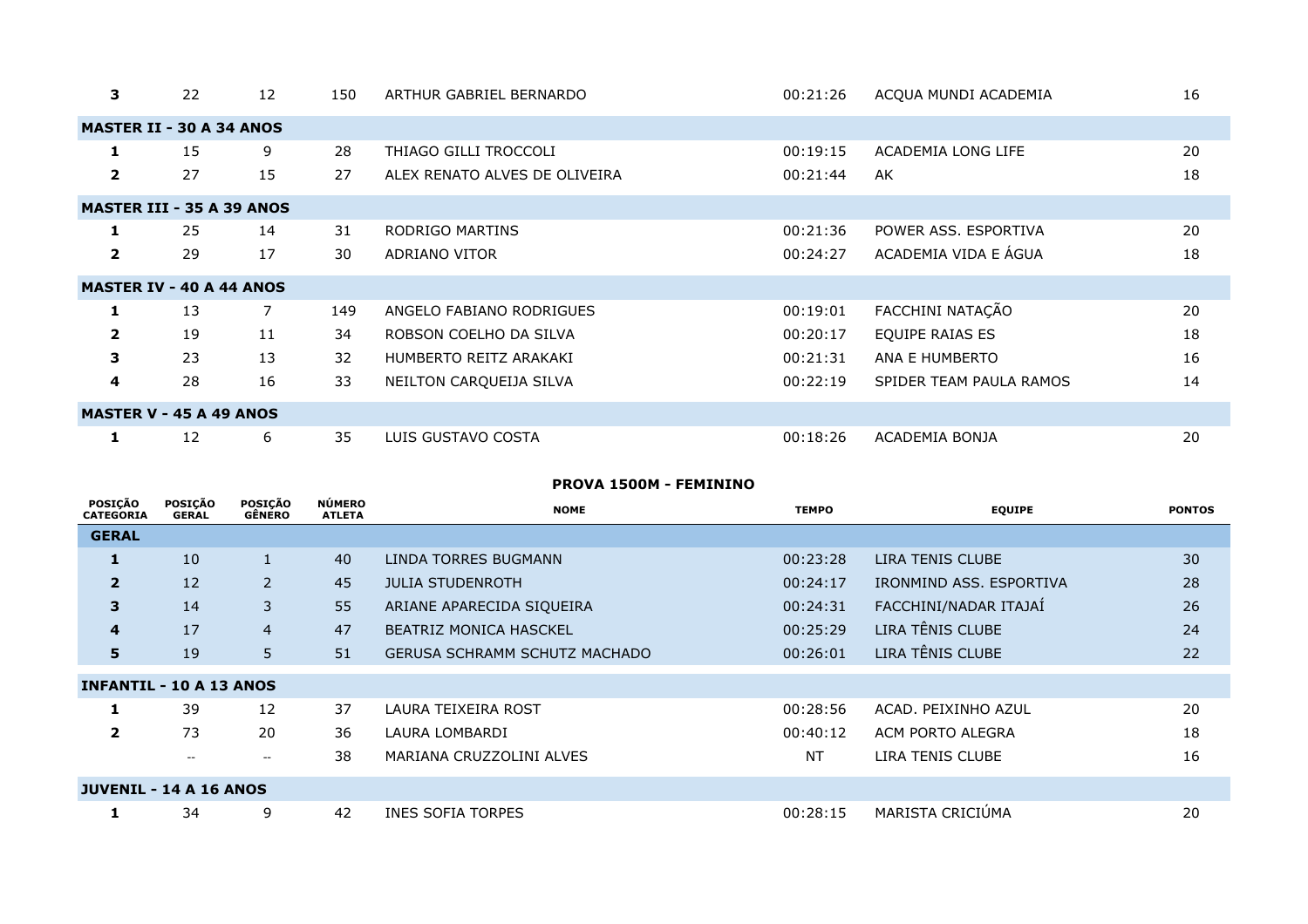| $\mathbf{2}$ | 58                               | 14 | 39 | AMANDA TEIXEIRA ROST           | 00:32:35  | ACAD. PEIXINHO AZUL                | 18    |
|--------------|----------------------------------|----|----|--------------------------------|-----------|------------------------------------|-------|
| 3            | 74                               | 21 | 41 | JULIA DA SILVEIRA              | 00:40:14  | ACM PORTO ALEGRE                   | 16    |
| $\mathbf{1}$ | 61                               | 16 | 43 | LUIZA FERRARI PASSEGGIO        | 00:33:48  | ACADEMIA VIDA E ÁGUA               | 14    |
|              | <b>MASTER II - 30 A 34 ANOS</b>  |    |    |                                |           |                                    |       |
| 1            | 31                               | 8  | 44 | FERNANDA MANFREDINI            | 00:27:24  | JOINVILLE AGUAS ABERTAS            | 20    |
| $\mathbf{2}$ | 35                               | 10 | 84 | <b>KARINE LIMA</b>             | 00:28:22  | NUTRIÇÃO KARINE LIMA               | 18    |
| 3            | 38                               | 11 | 46 | GRAZIELA MARIA DO NASCIMENTO   | 00:28:36  | LIRA TÊNIS CLUBE                   | 16    |
|              | <b>MASTER III - 35 A 39 ANOS</b> |    |    |                                |           |                                    |       |
| 1            | 20                               | 6  | 53 | <b>LUANA CLAUDIA TORRES</b>    | 00:26:09  | LIRA TENIS CLUBE                   | 20    |
| $\mathbf{2}$ | 21                               | 7  | 48 | VIRGINIA LUIZ CERQUEIRA SANTOS | 00:26:14  | <b>GANA TRAVESSIAS</b>             | 18    |
| 3            | 60                               | 15 | 50 | CARLA MARTINS DE FREITAS       | 00:33:42  | CLUBE DUQUE DE CAXIAS              | 16    |
| 4            | 66                               | 18 | 49 | ANA MARIA HUBER BAUR           | 00:36:14  | ATRIBRUSQUE                        | 14    |
| 5            | 76                               | 22 | 52 | DANIELLE MONTEMOR PICHETH      | 00:44:06  | <b>MONTEMOR</b>                    | 12    |
|              | <b>MASTER IV - 40 A 44 ANOS</b>  |    |    |                                |           |                                    |       |
|              |                                  |    | 54 | RENATA SILVÉRIO DE LUCA        | <b>NT</b> | TREINO TRAVESSIAS / GANA TRAVESSIA | $- -$ |
|              | <b>MASTER V - 45 A 49 ANOS</b>   |    |    |                                |           |                                    |       |
| 1            | 62                               | 17 | 57 | FERNANDA TEREZINHA VIEIRA      | 00:34:48  | <b>TREINO TRAVESSIAS</b>           | 20    |
| $\mathbf{2}$ | 68                               | 19 | 58 | <b>FABIANA TAVARES</b>         | 00:36:58  | JOINVILLE AGUAS ABERTAS            | 18    |
| 3            | 79                               | 24 | 56 | SIMONE NOGARA                  | 00:53:52  | BLUMENAU AGUAS ABERTAS             | 16    |
|              | <b>MASTER VI - 50 A 54 ANOS</b>  |    |    |                                |           |                                    |       |
| $\mathbf{1}$ | 77                               | 23 | 59 | <b>ELIANE MANSAN</b>           | 00:44:56  | ACAD. PEIXINHO AZUL                | 20    |
|              | <b>MASTER VII - 55 A 59 ANOS</b> |    |    |                                |           |                                    |       |
| 1            | 46                               | 13 | 60 | REGINA FELDMAN                 | 00:29:50  | <b>TREINO TRAVESSIAS</b>           | 20    |

# **PROVA 1.500M - MASCULINO**

| <b>POSICÃO</b><br><b>CATEGORIA</b> | <b>POSICÃO</b><br>GERAL | <b>POSICÃO</b><br><b>POR NAIPE</b> | <b>NÚMERO</b><br><b>ATLETA</b> | <b>NOME</b>   | <b>TEMPO</b> | <b>EQUIPE</b>         | <b>PONTOS</b> |
|------------------------------------|-------------------------|------------------------------------|--------------------------------|---------------|--------------|-----------------------|---------------|
| <b>GERAL</b>                       |                         |                                    |                                |               |              |                       |               |
|                                    |                         |                                    | 69                             | LUCAS DAVESAC | 00:19:26     | ITJ TRAVESSIAS        | 30            |
|                                    |                         |                                    | 65                             | LUCAS RECH    | 00:19:44     | ABAIN/NATAÇÃO BRUSQUE | 28            |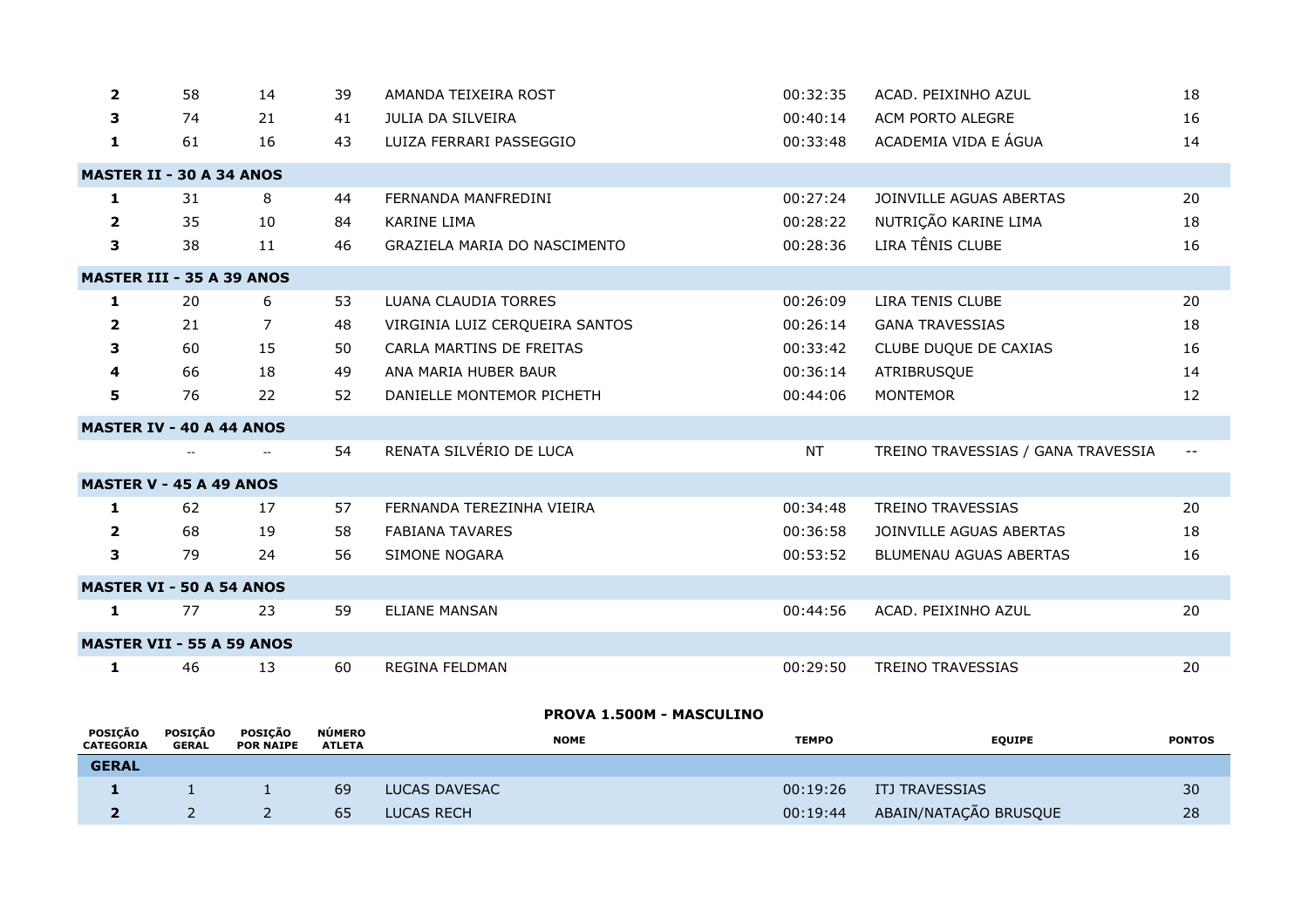| 3              | 3                                            | 3                                             | 71 | <b>VICTOR MAFRA</b>             | 00:20:36  | POWER ASS. ESPORTIVA     | 26    |
|----------------|----------------------------------------------|-----------------------------------------------|----|---------------------------------|-----------|--------------------------|-------|
|                | $\overline{4}$                               | $\overline{4}$                                | 97 | MOACYR GUEDES JUNIOR            | 00:20:59  | LIRA TÊNIS CLUBE         | 24    |
| 5              | 5                                            | 5                                             | 66 | ARTHUR PETTER FERREIRA          | 00:21:08  | NADAR ITAJAÍ             | 22    |
|                | <b>INFANTIL - 10 A 13 ANOS</b>               |                                               |    |                                 |           |                          |       |
| $\mathbf{1}$   | 13                                           | 11                                            | 63 | CAIO SHIGEEDA FACCHINI          | 00:24:24  | FACCHINI/NADAR ITAJAÍ    | 20    |
| $\overline{2}$ | 36                                           | 26                                            | 64 | IGOR BERTOLI MEIRA              | 00:28:26  | CLUBE DOZE DE AGOSTO     | 18    |
| 3              | 51                                           | 38                                            | 62 | JOÃO VITOR MOREIRA DA SILVA     | 00:31:10  | ACAD. PEIXINHO AZUL      | 16    |
| 4              | 56                                           | 43                                            | 61 | <b>GABRIEL LOMBARDI</b>         | 00:32:06  | ACM PORTO ALEGRE         | 14    |
|                | JUVENIL - 14 A 16 ANOS                       |                                               |    |                                 |           |                          |       |
| $\mathbf{1}$   | $\overline{7}$                               | $\overline{7}$                                | 67 | CRISTIANO PEREIRA               | 00:21:48  | FACCHINI/NADAR ITAJAÍ    | 20    |
| $\overline{2}$ | 15                                           | 12                                            | 68 | PEDRO MANOEL MOREIRA DA SILVA   | 00:24:56  | ACAD. PEIXINHO AZUL      | 18    |
| 3              | 65                                           | 48                                            | 70 | VICTOR BERTOLI MEIRA            | 00:36:14  | NEWPACE ASS. ESPORTIVA   | 16    |
|                | <b>SENIOR - 20 A 24 ANOS</b>                 |                                               |    |                                 |           |                          |       |
| 1              | 22                                           | 15                                            | 72 | EDUARDO VICENZI BRANDALISE      | 00:26:16  | F3 SPORTS                | 20    |
|                |                                              | $\overline{a}$                                | 73 | <b>MATHEUS SANTOS</b>           | <b>NT</b> | STARTFIT NAVEGANTES      | 18    |
|                | <b>MASTER I - 25 A 29 ANOS</b>               |                                               |    |                                 |           |                          |       |
| $\mathbf{1}$   | 8                                            | 8                                             | 76 | YURI WOJCIECHOWSKI              | 00:22:10  | POWER ASS. ESPORTIVA     | 20    |
| $\overline{2}$ | 43                                           | 31                                            | 74 | FELIPPE LUIZ DALPIAZ            | 00:29:28  | POWER ASS. ESPORTIVA     | 18    |
| 3              | 55                                           | 42                                            | 75 | <b>GILLIARD JUNCKES</b>         | 00:31:53  | NADAR ITAJAÍ             | 16    |
|                | <b>MASTER II - 30 A 34 ANOS</b>              |                                               |    |                                 |           |                          |       |
| 1              | 9                                            | 9                                             | 83 | <b>BRUNO SEEMANN</b>            | 00:22:22  | LIRA TENIS CLUBE         | 20    |
| $\overline{2}$ | 18                                           | 14                                            | 78 | FELIPE DOMINGOS LISBOA          | 00:25:52  | UDESC/CEFID              | 18    |
| 3              | 23                                           | 16                                            | 80 | WILLIAM DE OLIVEIRA ALVES       | 00:26:24  | ITJ TRAVESSIAS           | 16    |
| 4              | 41                                           | 29                                            | 77 | ALEXANDRE CANGUSSU BENTO        | 00:29:11  | POWER ASS. ESPORTIVA     | 14    |
| 5              | 53                                           | 40                                            | 79 | <b>GUILHERME KUHN</b>           | 00:31:41  | AK                       | 12    |
| 6              | 63                                           | 46                                            | 81 | <b>GUILHERME CHIAMULERA</b>     | 00:35:04  | MARRETA AQUÁTICA         | 10    |
|                | $\overline{\phantom{a}}$                     | $\mathord{\hspace{1pt}\text{--}\hspace{1pt}}$ | 82 | EDUARDO OTTE HULSE              | <b>NT</b> | F3 SPORTS                | $- -$ |
|                | <b>MASTER III - 35 A 39 ANOS (CORRIGIDA)</b> |                                               |    |                                 |           |                          |       |
| 1              | 16                                           | 13                                            | 90 | GUILHERME WOLFFENBUTTEL MARIATH | 00:25:03  | <b>TREINO TRAVESSIAS</b> | 20    |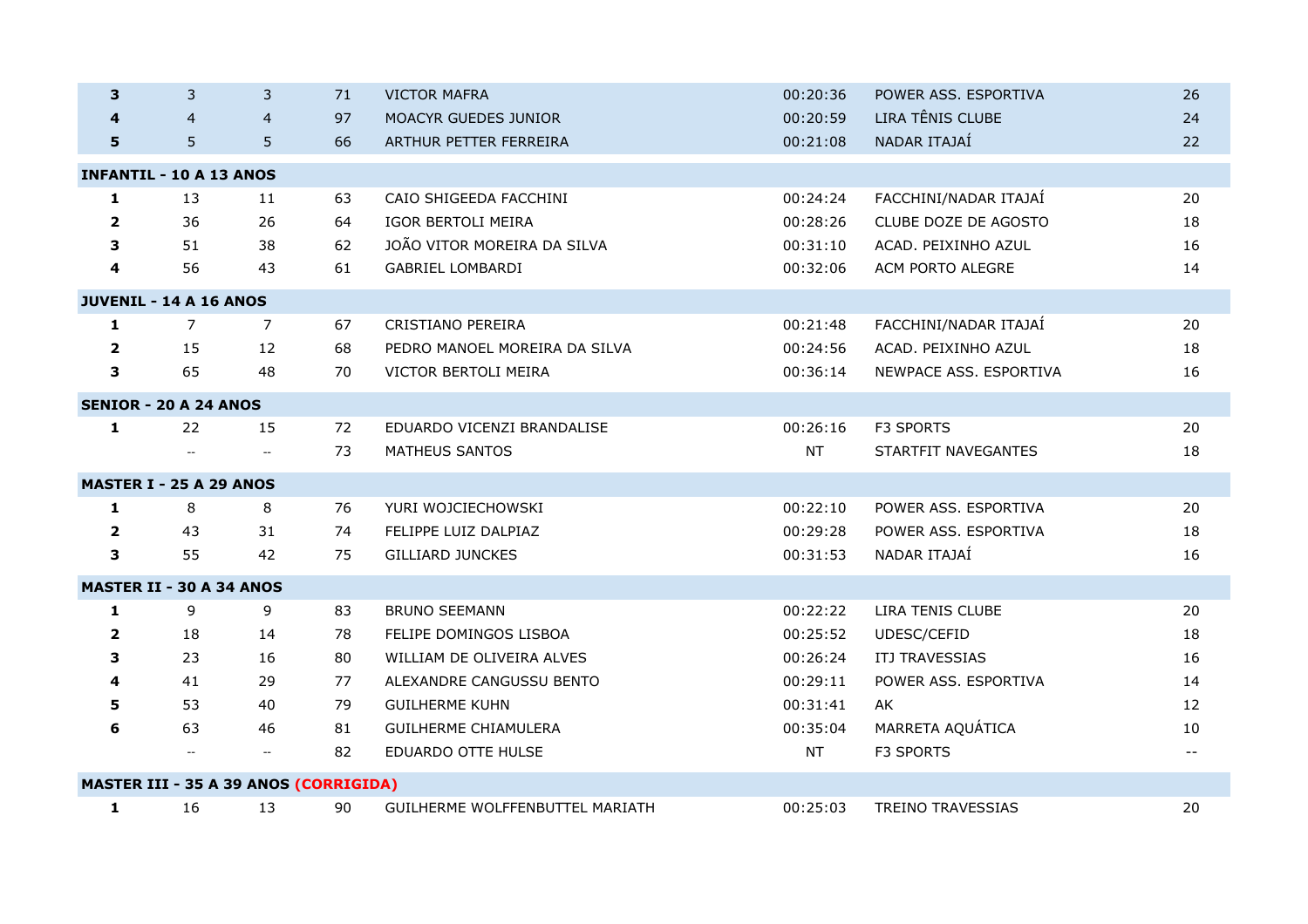| $\overline{\mathbf{2}}$ | 27                              | 20             | 89  | CRISTIANO SCHNOREMBERGER         | 00:27:10  | JOINVILLE ÁGUA ABERTAS           | 18 |
|-------------------------|---------------------------------|----------------|-----|----------------------------------|-----------|----------------------------------|----|
| З                       | 50                              | 37             | 151 | CLAYTON JOSÉ BERNARDO            | 00:31:07  | ACQUA MUNDI ACADEMIA             | 16 |
| 4                       | 54                              | 41             | 92  | MARCELO ARTUNGUI                 | 00:31:47  | <b>TEAM MALHARTE</b>             | 14 |
| 5                       | 69                              | 50             | 93  | VAGNER CARMO                     | 00:38:35  | RUN THE CITY ASS. ESPORTIVA      | 12 |
| 6                       | 71                              | 52             | 85  | DANIEL ABREU                     | 00:40:02  | ACADEMIA VIDA E ÁGUA             | 10 |
| $\overline{\mathbf{z}}$ | 75                              | 54             | 91  | CARLOS HENRIQUE STUDENROTH       | 00:40:55  | IRONMIND ASS, ESPORTIVA          | 9  |
| 8                       | 78                              | 55             | 87  | WASHINTON LUIZ ALVES DA SILVA JR | 00:46:04  | MARRETA AQUÁTICA                 | 8  |
|                         |                                 | $\sim$         | 86  | WALTER LOPES PEDRO               | <b>NT</b> | F3 SPORTS                        |    |
|                         | $\overline{a}$                  | $\overline{a}$ | 88  | CAMILO ARAÚJO                    | <b>NT</b> | <b>TREINO TRAVESSIAS</b>         |    |
|                         | <b>MASTER IV - 40 A 44 ANOS</b> |                |     |                                  |           |                                  |    |
| 1                       | 6                               | 6              | 102 | JAMES ZOSCHKE                    | 00:21:32  | POWER ASS. ESPORTIVA             | 20 |
| $\overline{\mathbf{2}}$ | 25                              | 18             | 94  | FERNANDO BECHER                  | 00:26:48  | NINE ACADEMIA                    | 18 |
| 3                       | 26                              | 19             | 101 | RODRIGO BORGMANN DOS REIS        | 00:26:54  | ATRIJAR JARAGUA DO SUL           | 16 |
| 4                       | 32                              | 24             | 98  | RODOLFO KOCHE                    | 00:27:25  | POWER ASS. ESPORTIVA             | 14 |
| 5                       | 37                              | 27             | 100 | MAURO ROBERTO HIRT               | 00:28:35  | POWER ASS. ESPORTIVA             | 12 |
| 6                       | 48                              | 35             | 95  | EDUARDO MEINEL BOEHME            | 00:30:31  | BLUMENAU ÁGUAS ABERTAS/TEAM NOGL | 10 |
| $\boldsymbol{7}$        | 49                              | 36             | 96  | FERNANDO IZUMI JUNIOR            | 00:30:58  | SEM EQUIPE                       | 9  |
| 8                       | 59                              | 45             | 99  | ANAXANDRE ISE                    | 00:33:19  | PUC/PR                           | 8  |
|                         | <b>MASTER V - 45 A 49 ANOS</b>  |                |     |                                  |           |                                  |    |
| $\mathbf{1}$            | 11                              | 10             | 106 | CARLOS EDUARDO FERRARI CARDOSO   | 00:23:34  | LIRA TÊNIS CLUBE                 | 20 |
| $\mathbf{2}$            | 30                              | 23             | 108 | MARCIO KALVELAGE PHILIPPI        | 00:27:24  | POWER ASS. ESPORTIVA             | 18 |
| 3                       | 40                              | 28             | 104 | HUGO CRISTIANO NORA              | 00:28:57  | <b>CLUBE BAEPENDI</b>            | 16 |
| 4                       | 42                              | 30             | 107 | DANIEL SCHLICHTING               | 00:29:16  | POWER ASS. ESPORTIVA             | 14 |
| 5                       | 45                              | 33             | 110 | LUCIANO SOUSA DA COSTA           | 00:29:49  | POWER ASS. ESPORTIVA             | 12 |
| 6                       | 52                              | 39             | 105 | <b>CIRO KOWALSKY</b>             | 00:31:28  | SURF&BEER                        | 10 |
| $\overline{\mathbf{z}}$ | 70                              | 51             | 109 | JOAO FRANCISCO ANSCHAU AMARAL    | 00:39:47  | SPORT CENTER                     | 9  |
|                         |                                 | $\sim$         | 103 | FABIO JOBIM                      | <b>NT</b> | VIVABEM ASSESSORIA               |    |
|                         | <b>MASTER VI - 50 A 54 ANOS</b> |                |     |                                  |           |                                  |    |
| 1                       | 28                              | 21             | 116 | MAURICIO LATERÇA MARTINS         | 00:27:19  | F3 SPORTS                        | 20 |
| 2                       | 29                              | 22             | 115 | CARLOS EDUARDO ALVES             | 00:27:22  | RACER ACADEMIA                   | 18 |
| 3                       | 33                              | 25             | 114 | HERMAN IGNACIO FERBER PIEYRUA    | 00:27:28  | POWER ASS. ESPORTIVA             | 16 |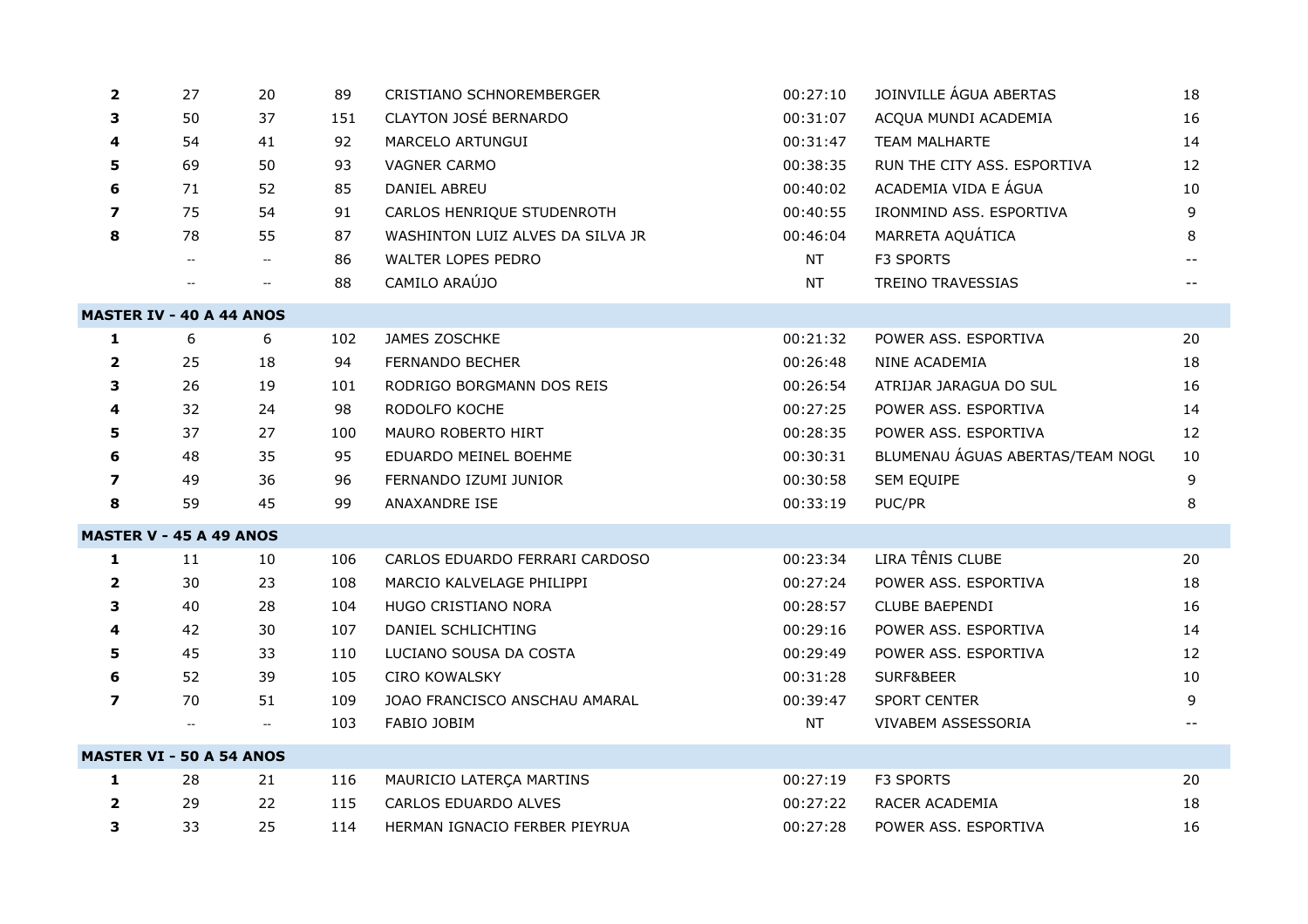| 4                       | 44                                | 32    | 112 | MARCELO CAVALLINI                | 00:29:31  | POWER ASS, ESPORTIVA      | 14 |
|-------------------------|-----------------------------------|-------|-----|----------------------------------|-----------|---------------------------|----|
| 5                       | 57                                | 44    | 113 | REGINALDO DE SOUZA               | 00:32:29  | JOINVILLE ÁGUA ABERTAS    | 12 |
|                         | <b>MASTER VII - 55 A 59 ANOS</b>  |       |     |                                  |           |                           |    |
| 1.                      | 64                                | 47    | 117 | JOSE CARLOS DE OLIVEIRA MEDEIROS | 00:35:28  | ACM PORTO ALEGRE          | 20 |
|                         | <b>MASTER VIII - 60 A 69 ANOS</b> |       |     |                                  |           |                           |    |
| 1                       | 24                                | 17    | 119 | <b>CYRANO NETTO BRASIL</b>       | 00:26:26  | CNB NATAÇÃO               | 20 |
| $\overline{2}$          | 67                                | 49    | 120 | ROMERITO DE QUEIROZ              | 00:36:52  | LIRA TENIS CLUBE          | 18 |
|                         | $\overline{\phantom{m}}$          | $- -$ | 118 | <b>IVAN SANTOS MACEDO</b>        | <b>NT</b> | CAMINHO DO MAR/PINGUIRITO | 14 |
|                         | <b>MASTER IX - +70 ANOS</b>       |       |     |                                  |           |                           |    |
| 1                       | 72                                | 53    | 121 | JOÃO DAVID LOMBARDI              | 00:40:05  | VOADORES D'ÁGUA           | 20 |
| <b>PCD - ABSOLUTO</b>   |                                   |       |     |                                  |           |                           |    |
| 1                       | 47                                | 34    | 123 | GUYL MAGALHÃES MOREIRA - PCD     | 00:30:29  | CLUBE RODA SOLTA/FMEL     | 20 |
| $\overline{\mathbf{2}}$ | 80                                | 56    | 122 | JOSÉ VALCIR DE SOUSA - PCD       | 00:58:35  | SEM EQUIPE                | 18 |

#### **PROVA 3000 METROS - FEMININO**

| <b>POSIÇÃO</b><br><b>CATEGORIA</b> | <b>POSIÇÃO</b><br><b>GERAL</b> | <b>POSIÇÃO</b><br><b>POR NAIPE</b> | <b>NÚMERO</b><br><b>ATLETA</b> | <b>NOME</b>                  | <b>TEMPO</b> | <b>EQUIPE</b>                    | <b>PONTOS</b>     |
|------------------------------------|--------------------------------|------------------------------------|--------------------------------|------------------------------|--------------|----------------------------------|-------------------|
| <b>GERAL</b>                       |                                |                                    |                                |                              |              |                                  |                   |
| 1                                  | 6                              |                                    | 55                             | ARIANE APARECIDA SIQUEIRA    | 00:45:18     | FACCHINI/NADAR ITAJAÍ            | $- -$             |
| $\overline{2}$                     | 9                              | $\overline{2}$                     | 53                             | LUANA CLAUDIA TORRES         | 00:47:47     | LIRA TENIS CLUBE                 | $- -$             |
| 3                                  | 14                             | 3                                  | 46                             | GRAZIELA MARIA DO NASCIMENTO | 00:50:05     | LIRA TÊNIS CLUBE                 | $- -$             |
| 4                                  | 19                             | $\overline{4}$                     | 124                            | FERNANDA SCHAEFER RIVABEM    | 00:52:57     | CONFRARIA DO HAMBURGUES/WEBTREII | $\qquad \qquad -$ |
| 5                                  | 20                             | 5                                  | 60                             | <b>REGINA FELDMAN</b>        | 00:53:27     | <b>TREINO TRAVESSIAS</b>         | $- -$             |
| <b>JUVENIL - 14 A 16 ANOS</b>      |                                |                                    |                                |                              |              |                                  |                   |
|                                    | $- -$                          | $- -$                              | 42                             | <b>INES SOFIA TORPES</b>     | <b>NT</b>    | MARISTA CRICIÚMA                 |                   |
| <b>MASTER V - 45 A 49 ANOS</b>     |                                |                                    |                                |                              |              |                                  |                   |
| 1                                  | 22                             | 7                                  | 125                            | <b>KARIN SAUER</b>           | 00:55:58     | <b>ECP</b>                       | $- -$             |
| <b>MASTER VI - 50 A 54 ANOS</b>    |                                |                                    |                                |                              |              |                                  |                   |
| 1                                  | 32                             | 10                                 | 126                            | ELEONORA D'ORSI              | 01:14:59     | <b>F3 SPORTS</b>                 | $- -$             |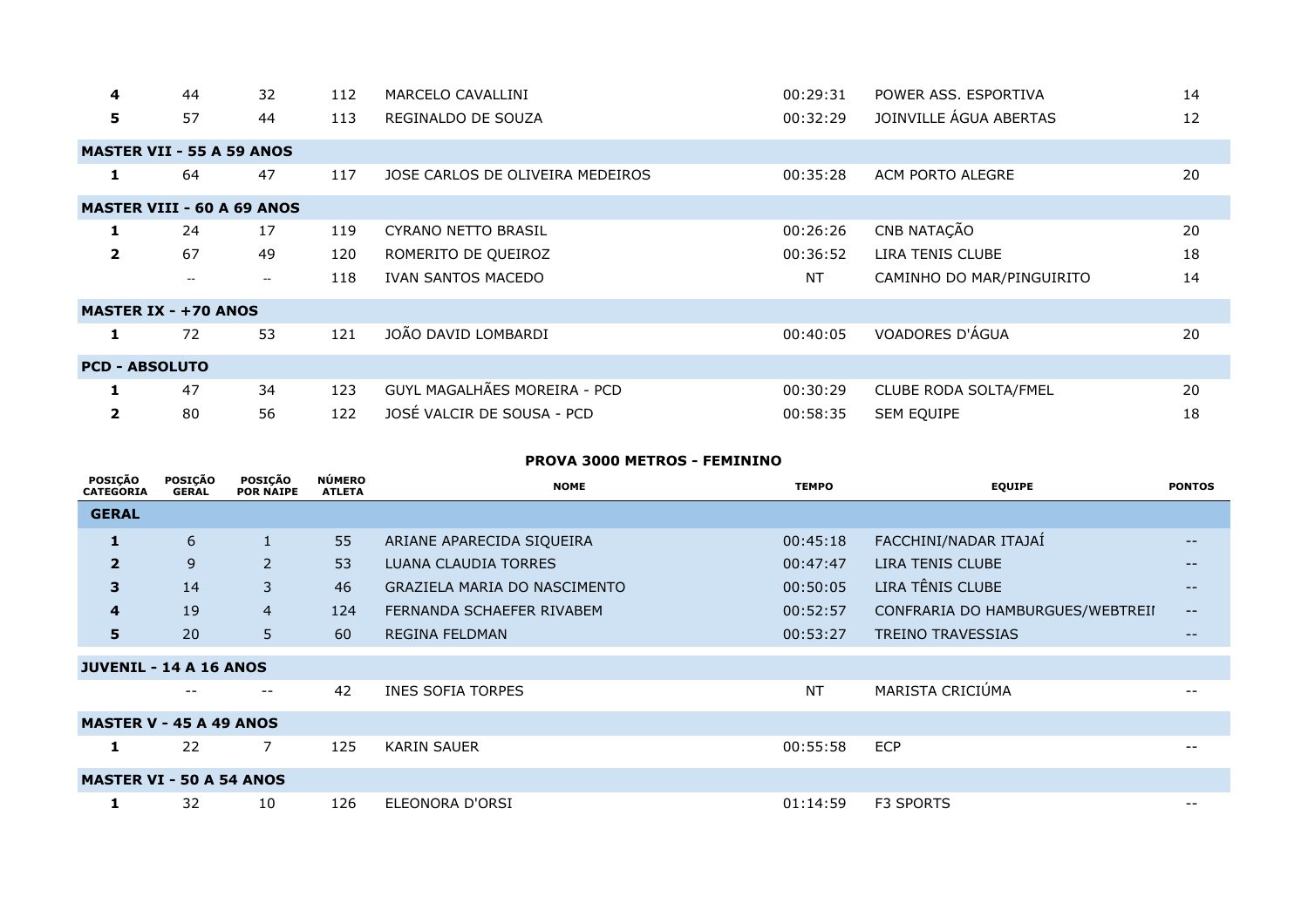|                                      | <b>CEDAL</b>                       |                         |                             |                                |                        |              |                         |               |
|--------------------------------------|------------------------------------|-------------------------|-----------------------------|--------------------------------|------------------------|--------------|-------------------------|---------------|
|                                      | <b>POSICÃO</b><br><b>CATEGORIA</b> | POSICÃO<br><b>GERAL</b> | POSICÃO<br><b>POR NAIPE</b> | <b>NÚMERO</b><br><b>ATLETA</b> | <b>NOME</b>            | <b>TEMPO</b> | <b>EQUIPE</b>           | <b>PONTOS</b> |
| <b>PROVA 3000 METROS - MASCULINO</b> |                                    |                         |                             |                                |                        |              |                         |               |
|                                      |                                    |                         |                             |                                |                        |              |                         |               |
|                                      | п.                                 | 28                      | 8                           | 129                            | MARIA ELIZABETH SICURO | 01:07:19     | LAS LUNAS AGUAS ABERTAS | $- -$         |
| <b>MASTER VIII - 60 A 69 ANOS</b>    |                                    |                         |                             |                                |                        |              |                         |               |
|                                      |                                    |                         |                             |                                |                        |              |                         |               |
|                                      | $\overline{2}$                     | 31                      | 9                           | 128                            | SONIA CORDEIRO         | 01:14:58     | LAS LUNAS ÁGUAS ABERTAS | $- -$         |
|                                      | 1                                  | 21                      | 6                           | 127                            | CRISTIANE DONINI       | 00:53:56     | LAS LUNAS ÁGUAS ABERTAS | $- -$         |
|                                      | <b>MASTER VII - 55 A 59 ANOS</b>   |                         |                             |                                |                        |              |                         |               |
|                                      |                                    |                         |                             |                                |                        |              |                         |               |

| <b>GERAL</b>                 |                                  |                |     |                             |           |                                  |       |  |
|------------------------------|----------------------------------|----------------|-----|-----------------------------|-----------|----------------------------------|-------|--|
| 1                            | $\mathbf{1}$                     | $\mathbf{1}$   | 69  | <b>LUCAS DAVESAC</b>        | 00:36:22  | <b>ITJ TRAVESSIAS</b>            |       |  |
| $\overline{2}$               | 2                                | $\overline{2}$ | 71  | <b>VICTOR MAFRA</b>         | 00:37:31  | POWER ASS. ESPORTIVA             | $--$  |  |
| 3                            | 3                                | 3              | 102 | <b>JAMES ZOSCHKE</b>        | 00:39:07  | POWER ASS. ESPORTIVA             |       |  |
| 4                            | $\overline{4}$                   | $\overline{4}$ | 137 | MAURICIO NIWA               | 00:39:35  | SANTA MÔNICA CLUBE DE CAMPO      |       |  |
| 5                            | 5                                | 5              | 133 | <b>LEONARDO RISTOW</b>      | 00:44:58  | LEO RISTOW NATAÇÃO               |       |  |
| <b>SENIOR - 20 A 24 ANOS</b> |                                  |                |     |                             |           |                                  |       |  |
| 1                            | 8                                | $\overline{7}$ | 130 | LUCAS GABRIEL ULLRICH       | 00:46:17  | LÉO RISTOW NATAÇÃO               | $- -$ |  |
|                              | <b>MASTER I - 25 A 29 ANOS</b>   |                |     |                             |           |                                  |       |  |
| 1                            | 17                               | 14             | 132 | YURI BUTWILOWICZ SIQUEIRA   | 00:52:15  | ITJ TRAVESSIAS                   |       |  |
| $\overline{\mathbf{2}}$      | 25                               | 18             | 131 | FELIPE EDUARDO DE SOUSA     | 01:03:34  | <b>COLEGIO KRAAP</b>             |       |  |
|                              | <b>MASTER II - 30 A 34 ANOS</b>  |                |     |                             |           |                                  |       |  |
|                              | $- -$                            |                | 82  | <b>EDUARDO OTTE HULSE</b>   | <b>NT</b> | F3 SPORTS                        |       |  |
|                              | <b>MASTER III - 35 A 39 ANOS</b> |                |     |                             |           |                                  |       |  |
| 1                            | 10                               | 8              | 134 | LUIZ HENRIQUE CAMPOS        | 00:47:56  | <b>ENDURANCE TRAINING - HCTT</b> |       |  |
| $\overline{2}$               | 24                               | 17             | 136 | ERICO LOMBARDI FERRUGEM     | 01:02:39  | ACM PORTO ALEGRE                 |       |  |
| 3                            | 27                               | 20             | 135 | CARLOS HENRIQUE GOMES SILVA | 01:06:56  | SWIMMER PRO BRASIL               |       |  |
|                              | <b>MASTER IV - 40 A 44 ANOS</b>  |                |     |                             |           |                                  |       |  |
| 1                            | 11                               | 9              | 140 | RAFAEL ANDRADE RODRIGUES    | 00:48:38  | CLUBE DUQUE DE CAXIAS            |       |  |
| $\mathbf{2}$                 | 23                               | 16             | 138 | <b>VANIO MAFRA</b>          | 00:56:02  | <b>ITJ TRAVESSIAS</b>            |       |  |
| 3                            | 30                               | 22             | 139 | DAGOBERTO CASTOLDI          | 01:12:57  | <b>ITJ TRAVESSIAS</b>            |       |  |